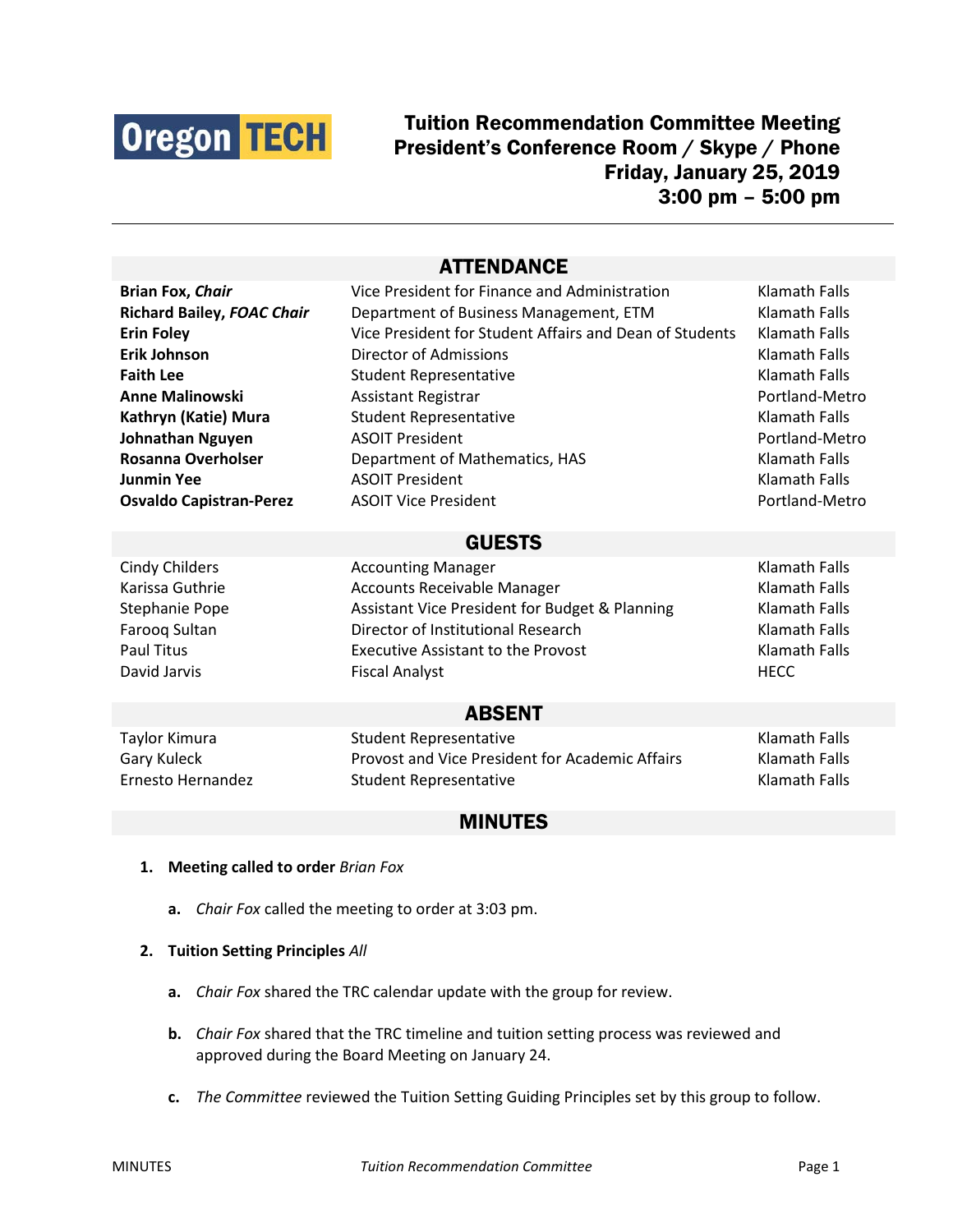#### **3. Budget Drivers** *Brian Fox*

- **a.** *Chair Fox* presented Power Point Long-Term Financial Planning. These same slides were shared with the Oregon Tech Board of Trustees during their January 24 Board Meeting. Revenue, Tuition and Expenses Budget Drivers were shared with graphs and data of history, current fiscal period and projections for the future.
- **b.** *Discussion:* There was group discussion on the Oregon Tech SSCM Funding per degree that shows the higher amount of funding that Oregon Tech receives because of its type of degree offerings.
- **c.** *David Jarvis* added that Oregon Tech offers high value degrees. The State appropriations are based on Mission (flat rate), Student Credit Hours (cost-related), and Degree Type (extra points for STEM related and equipment focus).
- **d.** *Chair Fox* added that we also receive extra points for some Health Care degrees. TRC should note that this type of state funding and the levels we receive will not remain this way in future years.

#### **4. 5-Year Model** *Stephanie Pope*

- **a.** *Stephanie Pope* reviewed the 5-Year Budget Model and explained the process. She presented the summary of the data, the history, current fiscal year and projections for future years. The template tool (built in excel format) is adjustable for different numbers and scenarios.
- **b.** *Chair Fox* would like to use the tool with some numbers and variables with help from Admissions enrollment projections. The tool will also be helpful to play with scenarios regarding investments and cuts to show the tuition rates and possibilities for Oregon Tech.
- **c.** *Erin Foley* clarified that the template tool has 5% tuition increase already built in.
- **d.** *Paul Titus* inquired about the Computer Replacement Plan.
- **e.** *Erin Foley* suggested that TRC do an exercise for 5% cuts and 3% increase so that we are prepared in both scenarios. This exercise will also help the group with the question of how does a cut effect the tuition recommendation.TRC should be sensitive to the tuition increase aspect as we want to do everything we can to keep the tuition increase at 5%. We know the other cost drivers and funding options from the State. What cuts does this mean for the rest of the University? What will it take for TRC to be willing to go above a 5% tuition increase?
- **f.** *Brian Fox* added that the exercise should show the investment model as well with cost drivers. What investments make sense for remissions and scholarships? What is the balance for tuition increases?
- **g.** *Junmin Yee w*ould like to see the scenario if flat funded by the State.
- **h.** The Budget & Planning Office will work on the assumptions and scenarios to provide a PDF format with a few models to start discussions for TRC meetings.

#### **5. Tuition Comparisons (Stephanie Pope)**

*a. Stephanie Pope* presented the FY19 Undergraduate Tuition Comparison. This list shows the Resident and Non-Resident Tuition sorted from lowest to highest. This is tuition based only at 15 credits per term for three terms or 15 credits per semester for two semesters, no fees are calculated.